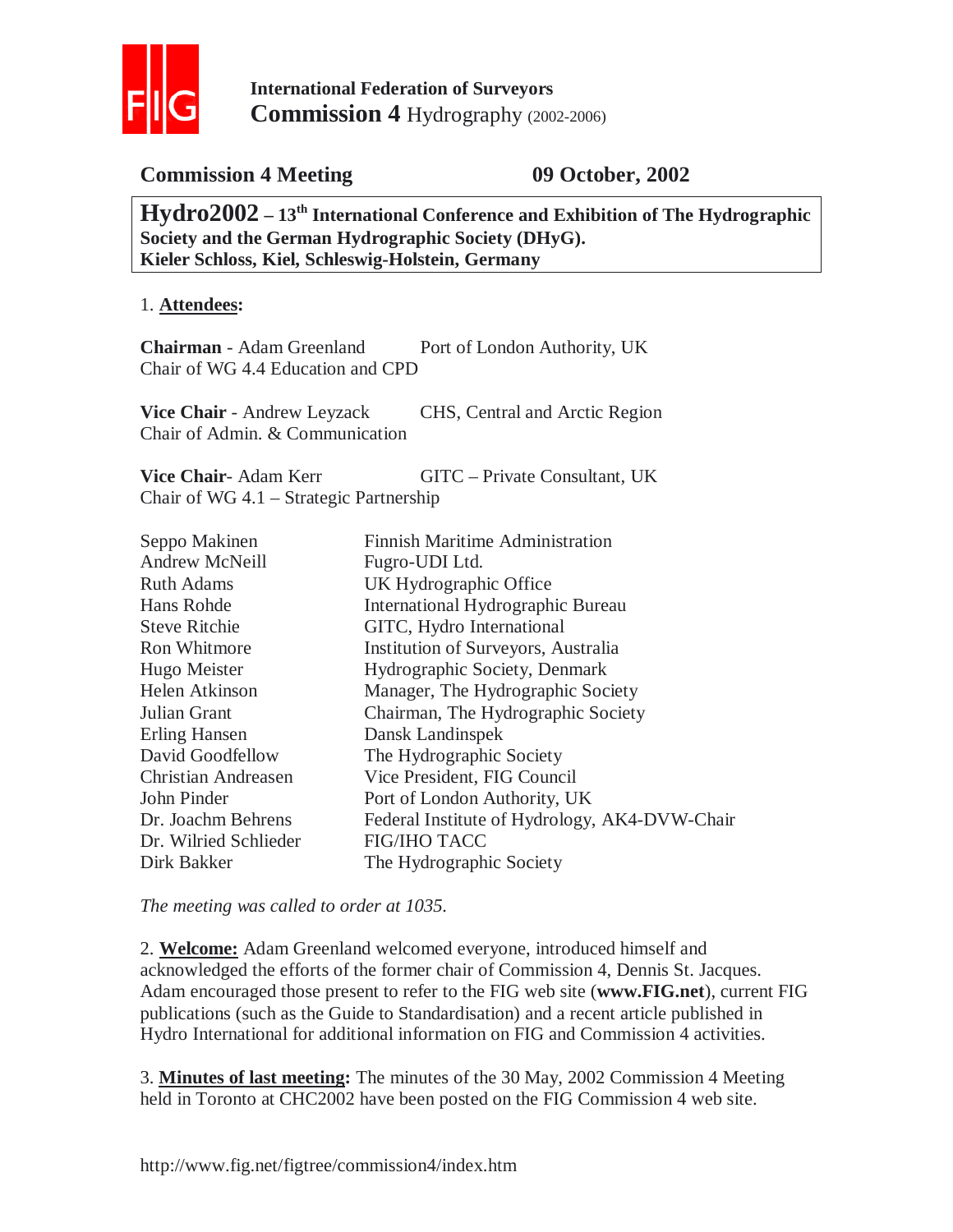

4. **Introduction to FIG:** To help facilitate the communication to those attending the meeting, Adam Greenland augmented his talk with a "power point" presentation, giving a overview of FIG and its purpose. Currently FIG represents approx. 122 national survey associations and is the only international body to represent all survey disciplines. FIG is an recognised NGO (non-government org.) whose purpose is to support international collaboration towards the progress of surveying in all fields and all disciplines. Adam identified the various FIG member classes, calling attention to the fact that there are 30 participating countries which have more than one member association. In the UK for example, there is representation from the RICS (Royal Institute of Chartered Surveyors and RCES (Royal Institute of Chartered Engineering Surveyors).

Adam also called attention to the surveying education database as well as the permanent institutions within FIG, the various FIG Commissions, Commission 4 Vice-Chairs and delegates. The next Comm 4 meeting will be held at the FIG working week, 13-17 April  $2003$  in Paris, France (125<sup>th</sup> anniversary of FIG) where the chairs of the working groups will present their work to date and decide upon future action.

5. **Commission 4 Workplan:** The terms of reference for the Commission 4 work plan were listed and described as well as the mission statement, working groups and the two joint IHO/FIG committees (TACC and IAB). Adam Greenland concluded his description of the work plan by encouraging all national hydrographic societies/associations to join FIG and identified two avenues for doing so: by direct membership of the national hydrographic society/association or through The Hydrographic Society (THS).

6. **WG 4.1-Strategic Partnerships:** Adam Kerr referred to his presentation at CHC2002 in Toronto last May and offered a perspective on the factors which, have in the past, influenced FIG Commission 4 activity in joint ventures with its "sister organisations". He acknowledged past periods of activity and inactivity in Commission 4 largely dependant upon the chair at the time. Mr. Kerr also reiterated that IHO members have been well financed whereas FIG representatives on joint IHO/FIG groups have not been able to benefit from the same level of financial support, thus Commission 4 participation has suffered. He acknowledged the financial contribution made by THS in the past to these joint groups.

Adam Kerr spoke of the changes going on within THS in terms of the restructuring and suggested that there was uncertainty as to who will join the new 'THS' federation. While considering federating, all national hydrographic societies/associations should consider the products of such a strategic alliance such as publications and services.

Chris Andreasen offered a brief background on existing relationships between FIG and sister organisations, in particular those with bilateral agreements. Mr. Andreasen referred to the MOUs (Memorandums Of Understanding) already in place including IHO, ICA and ISPRS and in particular, a new MOU being drafted between FIG and IHO.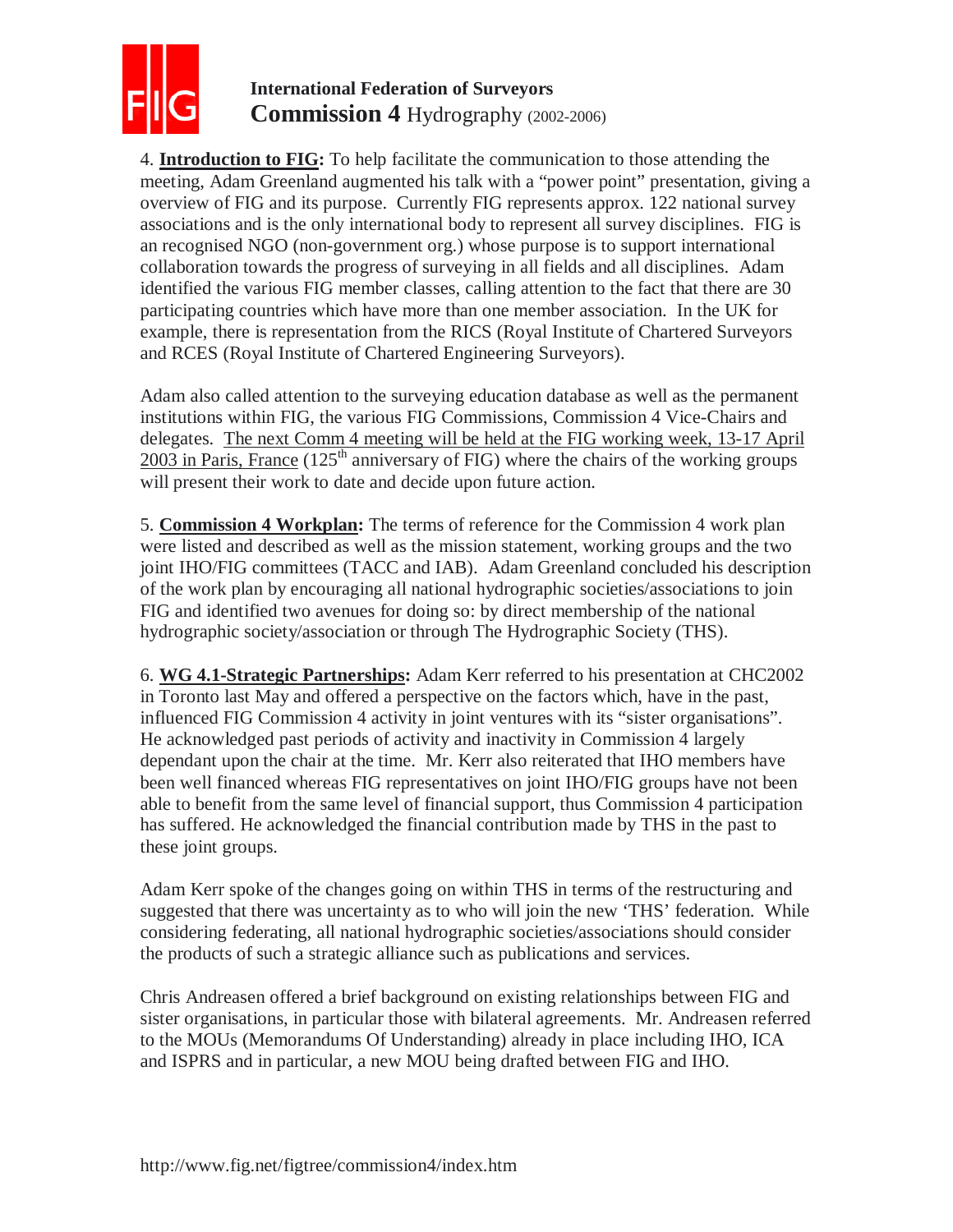

Hans Rohde spoke of the current IHO Strategic working group which is due to present its findings and recommendations at an extra ordinary IHO conference in 2005. Mr. Rohde expressed his concern that non IHO members on joint IHO committees are not properly supported financially and the difficulties that can then arise in attending meetings and participating fully in the work of the groups. He stressed that each member to any future joint committee/group must be properly funded.

Julian Grant (THS Chairman) then spoke of the present situation within THS. Julian reported that THS has been working for the past five years to action the necessary changes as a result of the need for autonomy among the original THS branches. At the next THS AGM on 28 November 2002, all of the original branches will become separate national societies/associations and the IFHS (International Federation of Hydrographic Societies) will be formed. A five-year business plan with budget is in place and operational costs have been reduced by transferring operations to a virtual office managed by Helen Atkinson. The newly formed IFHS management committee will be comprised of representatives from each member national society. This federation will have a number of roles - it will provide an opportunity for the national societies to link together and to provide certain services such as a journal and as a facilitator of conferences. Mr. Grant closed by stating that one of the aims of the IFHS is to be selffinancing, streamlining the journal while adopting modern business practices.

7. **Oral report and presentation on FIG/IHO TACC:** Adam then introduced Wilfried Schlieder and Dirk Bakker who gave a presentation on the work of the joint IHO/FIG Technical Assistance and Cooperation Coordination Committee (TACC). Wilfried opened with a historical perspective, citing the formation of TACC in 1989 (as proposed by Tom McCulloch then chair of Commission 4) in answer to an apparent need to provide technical assistance and cooperation to newly independent nation states seeking to develop their capacity in hydrographic surveying.

Dirk then described the Terms of Reference of TACC with emphasis on its primary function: to create and maintain an inventory of available resources. In particular an inventory of products and services, of available technical assistance and a database of past and present technical assistance projects. The database contains a list of beneficiary countries, a description of (current) joint regional projects, former projects (without follow-up information), training, equipment donations and procedure for [funding] the programs of donor national and international organisations and agencies.

Wilfried outlined a proposal for a project to monitor Hydrography in Developing Countries. The project would be in cooperation with African Hydrographic Consultants, with support from the UK Hydrographic Office and Mumbay Group, India. Wilfried also offered a proposal for activities after the FIG withdrawal from TACC, suggesting the adaptation of a database by FIG as an NGO for technical assistance and cooperation in hydrographic projects for developing countries in the non-IHO sector.